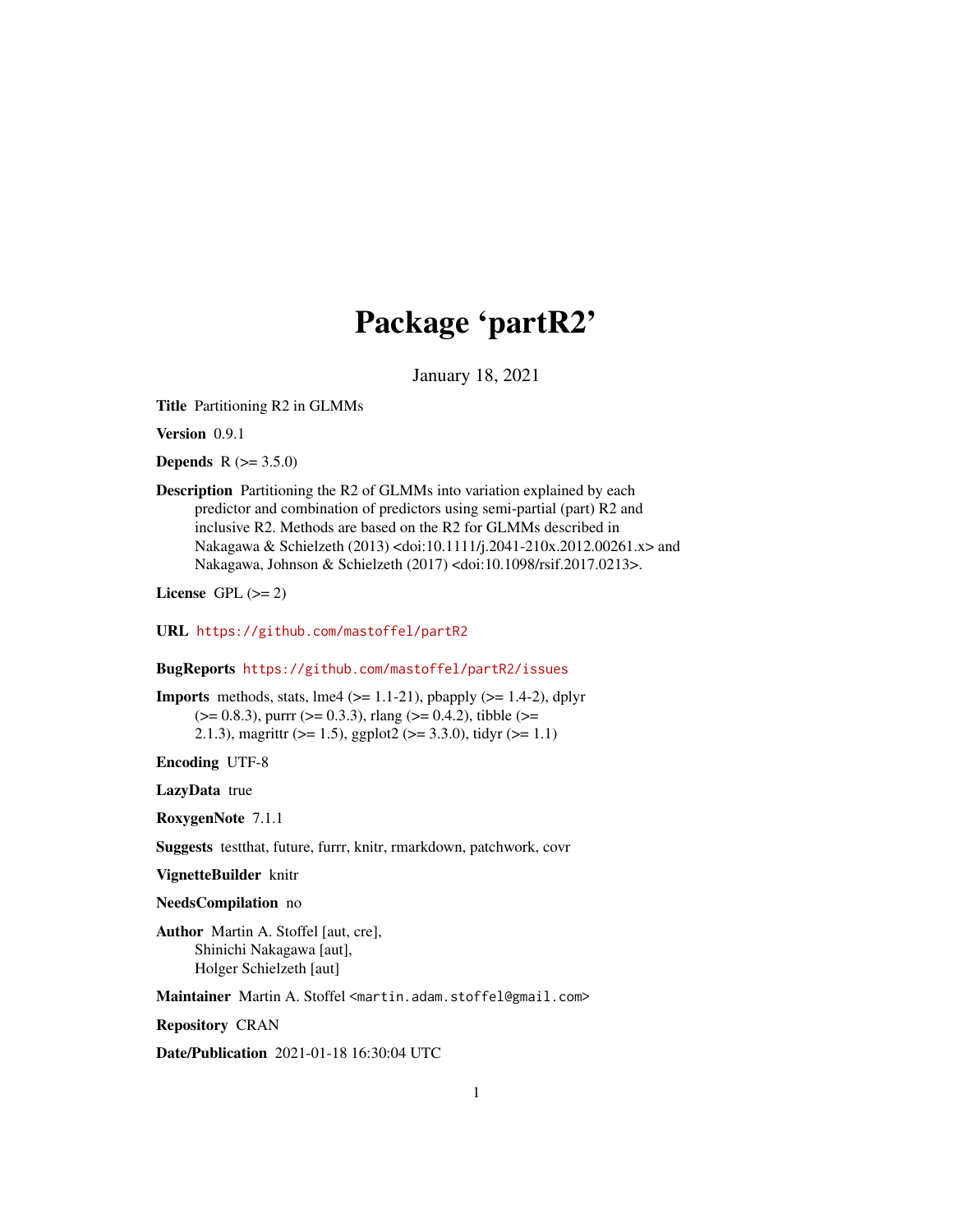# <span id="page-1-0"></span>R topics documented:

| Index |  |
|-------|--|
|       |  |

partR2-package *partR2: Partitioning R2 in generalized linear mixed models*

#### Description

The partR2 package provides a simple way to estimate R2 in mixed models fitted with lme4 as well as part (semi-partial) R2 for specific predictors and combinations of predictors, among other several other statistics. Here is an overview:

#### Details

- Marginal and conditional R2 for LMMs and GLMMs.
- Part (semi-partial) R2 which estimate the explained variance for specific predictors and combinations of predictors.
- Structure coefficients (SC). SC are the correlation between a predictor and the predicted response (called the linear predictor), independent of the other predictors.
- Inclusive R2 (IR2), which estimate the the total variance explained by a predictor independent of other predictors. IR2 is estimated with  $SC^2 * R2$  full\_model.
- Beta weights, which are standardised regression coefficients. If beta is a model estimate for variable x, and y is the response, then the beta weight is beta  $*(sd(x)/sd(y))$ .
- Confidence intervals for all estimates using parametric bootstrapping.

The package has one main function [partR2](#page-5-1) which takes a fitted model from lme4. At the moment, Gaussian, Poisson and binomial models are supported. For Poisson and non-binary binomial models, partR2 adds an observational level random effect to model additive overdispersion (if an olre is not fitted already).

The [summary.partR2](#page-9-1) function provides an extended summary with R2s, semi-partial R2s, model estimates and structure coefficients. The [forestplot](#page-2-1) function provides a means of plotting the results.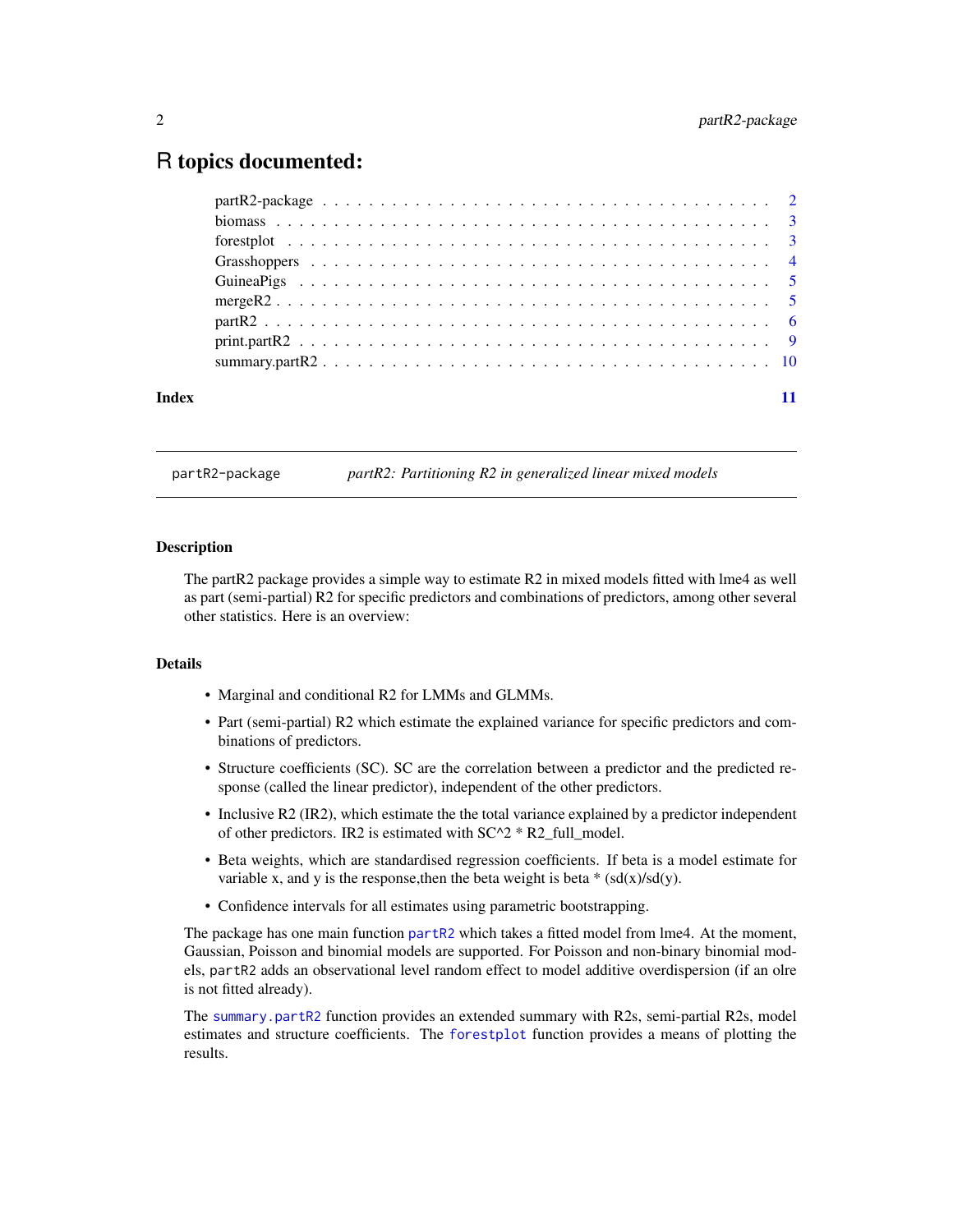#### <span id="page-2-0"></span>biomass 3

#### References

Nakagawa, S., & Schielzeth, H. (2013). *A general and simple method for obtaining R2 from generalized linear mixed-effects models*. Methods in Ecology and Evolution, 4(2), 133-142.

Nakagawa, S., Johnson, P. C., & Schielzeth, H. (2017). *The coefficient of determination R2 and intra-class correlation coefficient from generalized linear mixed-effects models revisited and expanded*. Journal of the Royal Society Interface, 14(134), 20170213.

biomass *biomass dataset*

## **Description**

biomass dataset

### Details

This is an simulated dataset about grassland biodiversity and biomass.

In brief the imaginary sampling design of the simulated dataset is as follows. Invertebrates were sampled once every year over 10 successive years ('Year') from 20 different populations ('Population'). For each sample, the temperature ('Temperature') and ('Precipitation') were measured and overall species diversity ('SpeciesDiversity') and biomass were recorded ('Biomass').

<span id="page-2-1"></span>forestplot *Plot a partR2 object*

#### Description

Forestplot of the partR2 results

#### Usage

```
forestplot(
  x,
  type = c("R2", "BW", "SC", "IR2", "Ests"),
  line_size = 0.5,
  text_size = 12,point_size = 3
)
```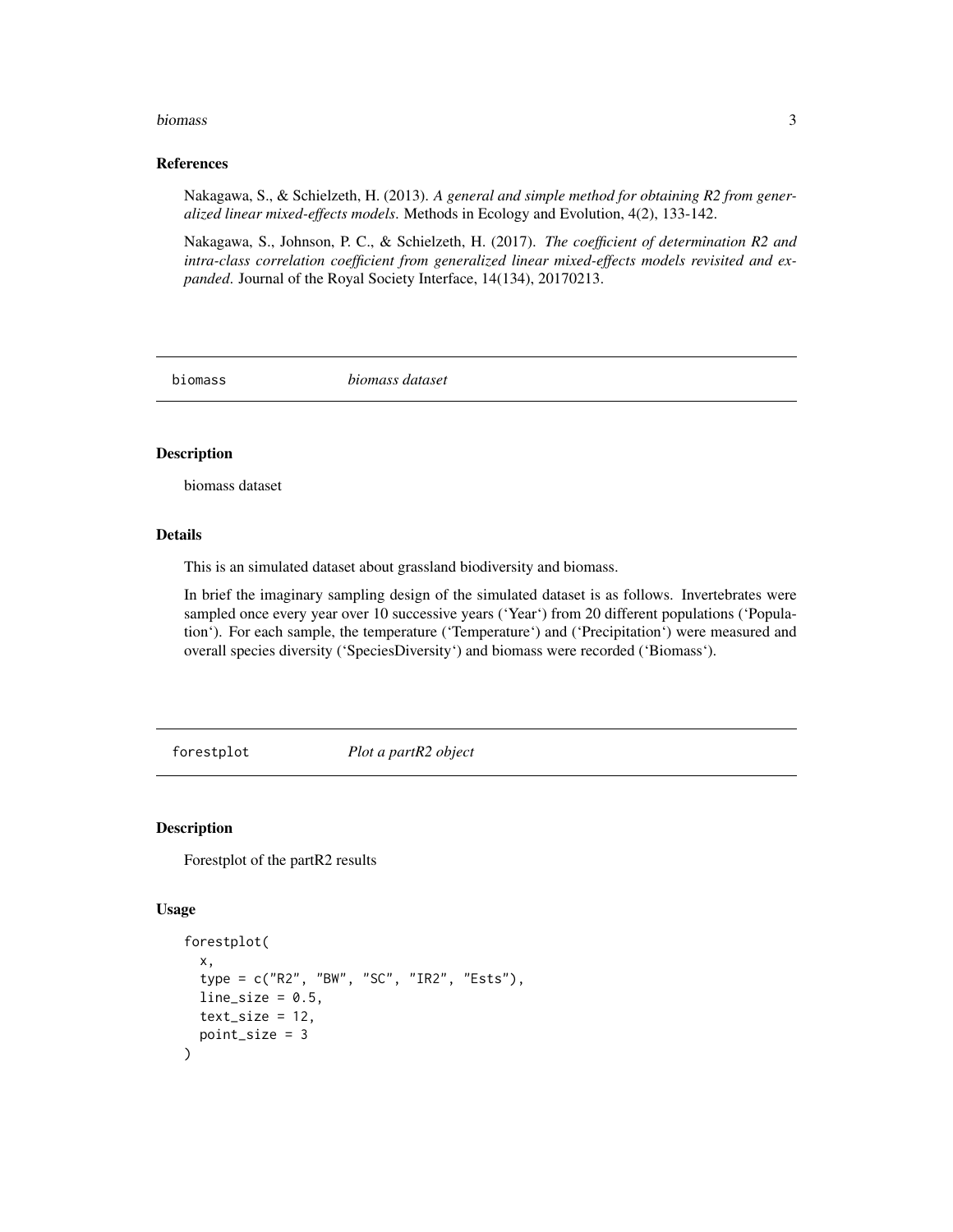#### <span id="page-3-0"></span>Arguments

| $\mathsf{x}$ | A partR <sub>2</sub> object.                                                                |
|--------------|---------------------------------------------------------------------------------------------|
| type         | Plot either "R2" or "SC" or "Ests" for R2s, structure coefficients or model esti-<br>mates. |
| line_size    | Controls size of all lines in the forestplot. Defaults to 0.5 which usually looks<br>good.  |
| text_size    | Base text size, default is 12.                                                              |
| point_size   | Point size, default is 3.                                                                   |
|              |                                                                                             |

Grasshoppers *Grasshoppers dataset*

#### Description

Grasshoppers dataset

#### Details

This is a real dataset from grasshoppers.

This dataset contains data on spatial variation in color morph ratios in a color-polymorphic species of grasshopper (Dieker et al 2018). Individuals of this species occur either in green or a brown color variant and the dataset contains counts of brown and green individuals (seprarated for females and males) from 42 sites sampled in the field. All 'Bio' variables describe various aspects of ecologically relevant climatic conditions (see Karger et al. 2017).

#### References

Dieker, P., L. Beckmann, J. Teckentrup, and H. Schielzeth (2018) *Spatial analyses of two colour polymorphisms in an alpine grasshopper reveal a role of small-scale heterogeneity*. Ecology and Evolution, 8, 7273-7284.

Karger, D. N., O. Conrad, J. Bohner, T. Kawohl, H. Kreft, R. W. Soria-Auza, N. E. Zimmermann, H. P. Linder, and M. Kessler (2017) *Data descriptor: Climatologies at high resolution for the earth's land surface areas*. Scientific Data, 4, 170122.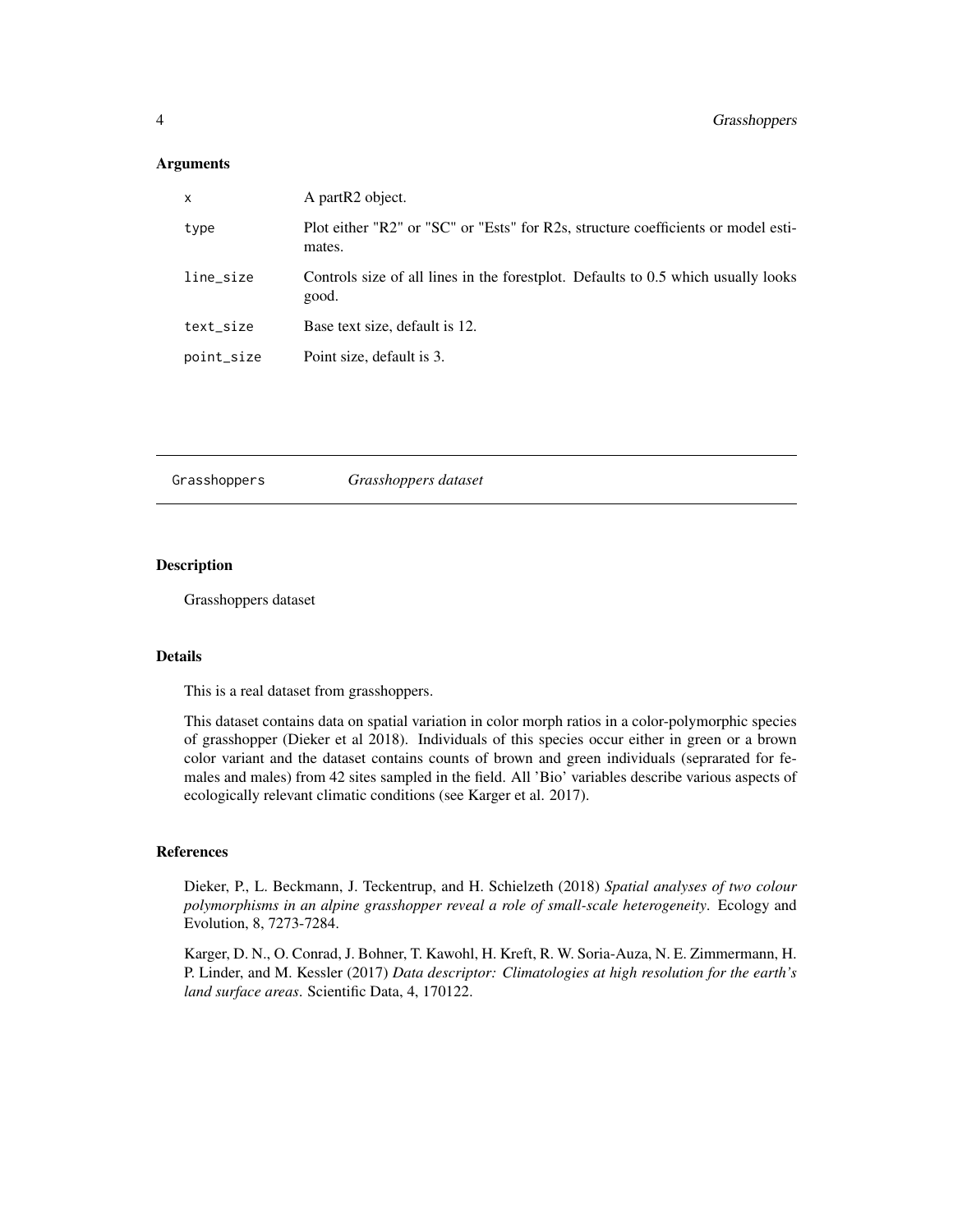<span id="page-4-0"></span>GuineaPigs *GuineaPigs dataset*

#### Description

GuineaPigs dataset

#### Details

This is a real dataset from guinea pigs.

The dataset contains testosterone measurements ('Testo') of 31 male guinea pigs, each measured at 5 time points. (age between 120 and 240 days at 30-day intervals). As covariates the dataset contains the time point of measurement ('Time') and a rank index derived from behavioral observations ('Rank') around the time of measurement (see Mutwill et al. in prep. for details).

mergeR2 *Merge partR2 objects to combine R2s for main effects and interactions*

#### Description

The function merges partR2 object based on a full model with interactions with a partR2 object based on a reduced model without interaction. The reduced model is used to infer main effect semipartial R2s. This function essentially takes over the complete partR2 object for the full model and adds semi-partial R2s which have been calculated based on the reduced model and are not already present in the full model partR2 object (which can be main effects). The function also combines the bootstrap estimates, accessible with partR2\_obj\$R2\_boot.

#### Usage

```
mergeR2(R2_full, ...)
```
#### Arguments

| R2 full | partR2 object for the full model, with the interaction (but not the main effects)<br>in partvars.                                                 |
|---------|---------------------------------------------------------------------------------------------------------------------------------------------------|
| .       | other part R2 objects, which do not contain the interaction so that the semi-partial<br>R <sub>2s</sub> for the main effects could be calculated. |

#### Details

This function is experimental and should be used with caution. See vignette or paper on how to use it to obtain semi-partial R2s for main effects which are also involved in interactions.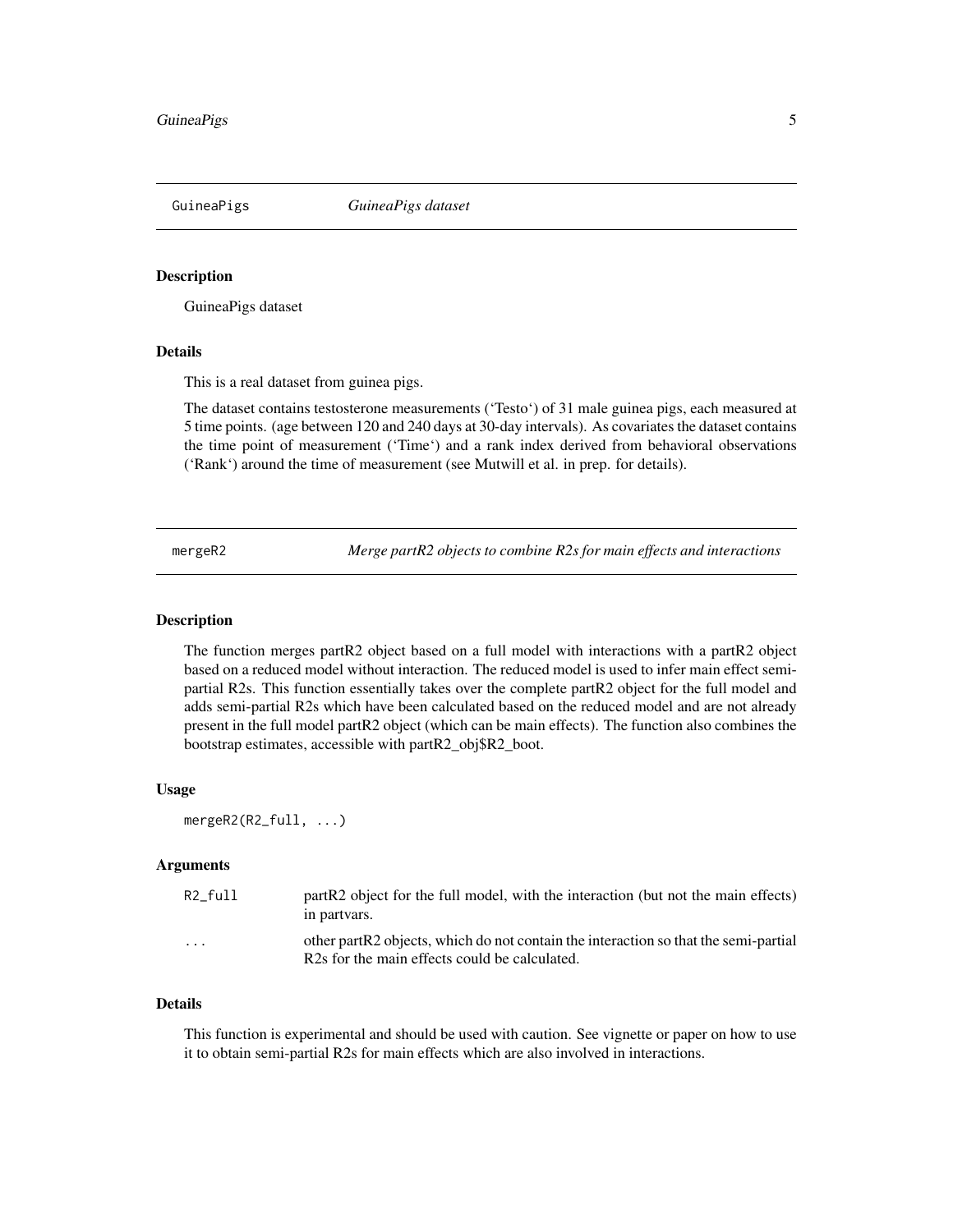#### <span id="page-5-0"></span>Value

Returns an object of class partR2, which takes most components from the full model except for semi-partial R2s.

#### Examples

```
data(biomass)
library(lme4)
# scale data
biomass[] <- lapply(biomass, function(x) if (is.double(x)) scale(x) else x)
# Full model
mod_full <- lmer(Biomass ~ Year + Temperature * Precipitation + SpeciesDiversity + (1|Population),
            data = biomass)
# Semi-partial R2 for interaction and all other predictors of interest
(R2_full <- partR2(mod_full, partvars = c("Temperature:Precipitation", "SpeciesDiversity", "Year"),
data = biomass))
# model without interaction to get main effect semi-partial R2s
mod_noIA <- lmer(Biomass ~ Year + Temperature + Precipitation + SpeciesDiversity + (1|Population),
            data = biomass)
(R2_noIA <- partR2(mod_noIA, partvars = c("Temperature", "Precipitation"), data = biomass))
# combine both
(R2_comb <- mergeR2(R2_full, R2_noIA))
```
<span id="page-5-1"></span>partR2 *Partitioning R2 (R-square) in mixed models*

#### Description

R2, semi-partial (part) R2 for predictors and their combinations as well as inclusive R2, structure coefficients and beta weights for Gaussian, Poisson and binomial mixed models.

#### Usage

```
partR2(
  mod,
  partvars = NULL,
  data = NULL,R2_type = "marginal",
  maxlevel = NULL,
  nboot = NULL,CI = 0.95,
  parallel = FALSE,
```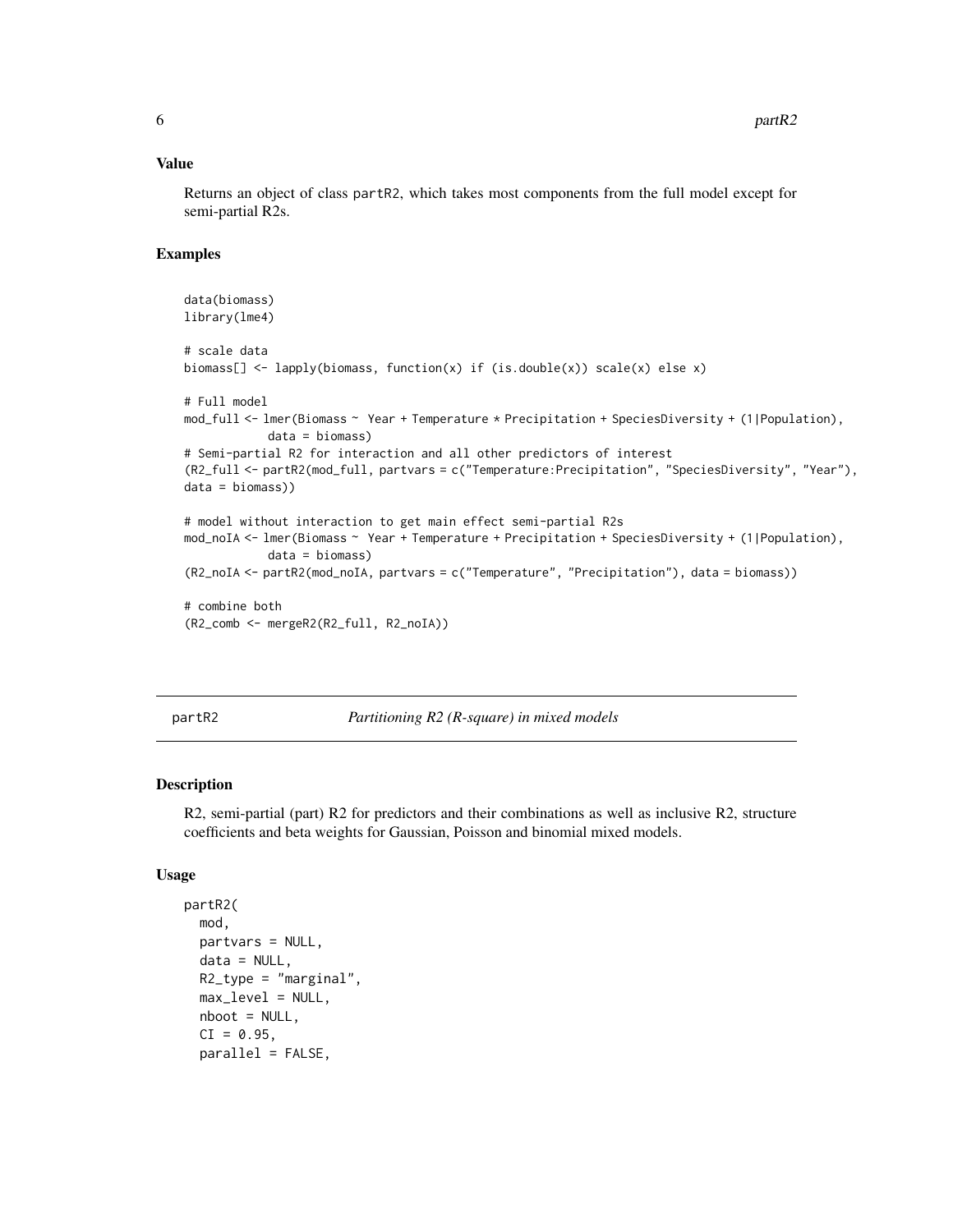```
expct = "meanobs",
  olre = TRUE,
 partbatch = NULL,allow_neg_r2 = FALSE
\overline{)}
```
# Arguments

| mod       | Fitted lme4 model (a merMod object).                                                                                                                                                                                                                                                                                                                                                                                                                                                                                                                                                                                                                                                                                                                                                                                                                                                                                             |
|-----------|----------------------------------------------------------------------------------------------------------------------------------------------------------------------------------------------------------------------------------------------------------------------------------------------------------------------------------------------------------------------------------------------------------------------------------------------------------------------------------------------------------------------------------------------------------------------------------------------------------------------------------------------------------------------------------------------------------------------------------------------------------------------------------------------------------------------------------------------------------------------------------------------------------------------------------|
| partvars  | Character vector specifying the predictors (fixed effects) for which to partition<br>the R2. Can be main effects like c("Var1", "Var2") and interactions ("Var1:Var2").<br>Predictors specified in partvars have to be named precisely like the terms in the<br>formula to fit the model.                                                                                                                                                                                                                                                                                                                                                                                                                                                                                                                                                                                                                                        |
| data      | The data.frame used to fit the lme4 model. If not provided, partR2 will try to<br>fetch it.                                                                                                                                                                                                                                                                                                                                                                                                                                                                                                                                                                                                                                                                                                                                                                                                                                      |
| R2_type   | "marginal" or "conditional" R2. With "marginal", the variance explained by<br>fixed effects is calculated. With "conditional", the variance explained by both<br>fixed and random effects is calculated.                                                                                                                                                                                                                                                                                                                                                                                                                                                                                                                                                                                                                                                                                                                         |
| max_level | Level up to which shared semi-partial R2s are calculated. The number of sets<br>for which to calculate R2 increases exponentially, i.e. for 10 variables $2^{\wedge}10 - 1$<br>R2s can be calculated. If you are only interested in the unique but not the shared<br>effects, use $max$ level = 1. If interested in unique effects and combinations of<br>two terms, use $max$ <sub>level</sub> = 2 etc.                                                                                                                                                                                                                                                                                                                                                                                                                                                                                                                         |
| nboot     | Number of parametric bootstrap iterations for confidence interval estimation<br>(defaults to NULL, i.e. no bootstrapping). Larger numbers of bootstraps give<br>a better asymptotic CI, but may be time-consuming. Bootstrapping can be<br>switched on by setting nboot = 1000.                                                                                                                                                                                                                                                                                                                                                                                                                                                                                                                                                                                                                                                  |
| СI        | Width of the required confidence interval between 0 and 1 (defaults to 0.95).                                                                                                                                                                                                                                                                                                                                                                                                                                                                                                                                                                                                                                                                                                                                                                                                                                                    |
| parallel  | If TRUE, computation uses future within furrr: : map which allows paralleli-<br>sation. However, it is necessary to specify a plan before running partR2(). To<br>see which options you have, check ?future:: plan and have a look at our vi-<br>gnette for details. When running RStudio, usually plan (multisession, workers<br>= 4) is a good choice, when you want to use 4 cores. To detect how many cores<br>you have, use parallel: : detectCores(). If no plan is specified, partR2 will<br>simply run sequentially.                                                                                                                                                                                                                                                                                                                                                                                                     |
| expct     | A string specifying the method for estimating the expectation in Poisson mod-<br>els with log link and in Binomial models with logit link (in all other cases the<br>argument is ignored). The only valid terms are 'meanobs', 'latent', 'none' (and<br>'liability for binary and proportion data). With the default 'meanobs', the expec-<br>tation is estimated as the mean of the observations in the sample. With 'latent',<br>the expectation is estimated from estimates of the intercept and variances on the<br>link scale. While this is a preferred solution, it is susceptible to the distribu-<br>tion of fixed effect covariates and gives appropriate results typically only when<br>all covariances are centered to zero. With 'liability' estimates follow formulae<br>as presented in Nakagawa & Schielzeth (2010). With 'none', R2 is calculated<br>without distribution specific variance in the denominator. |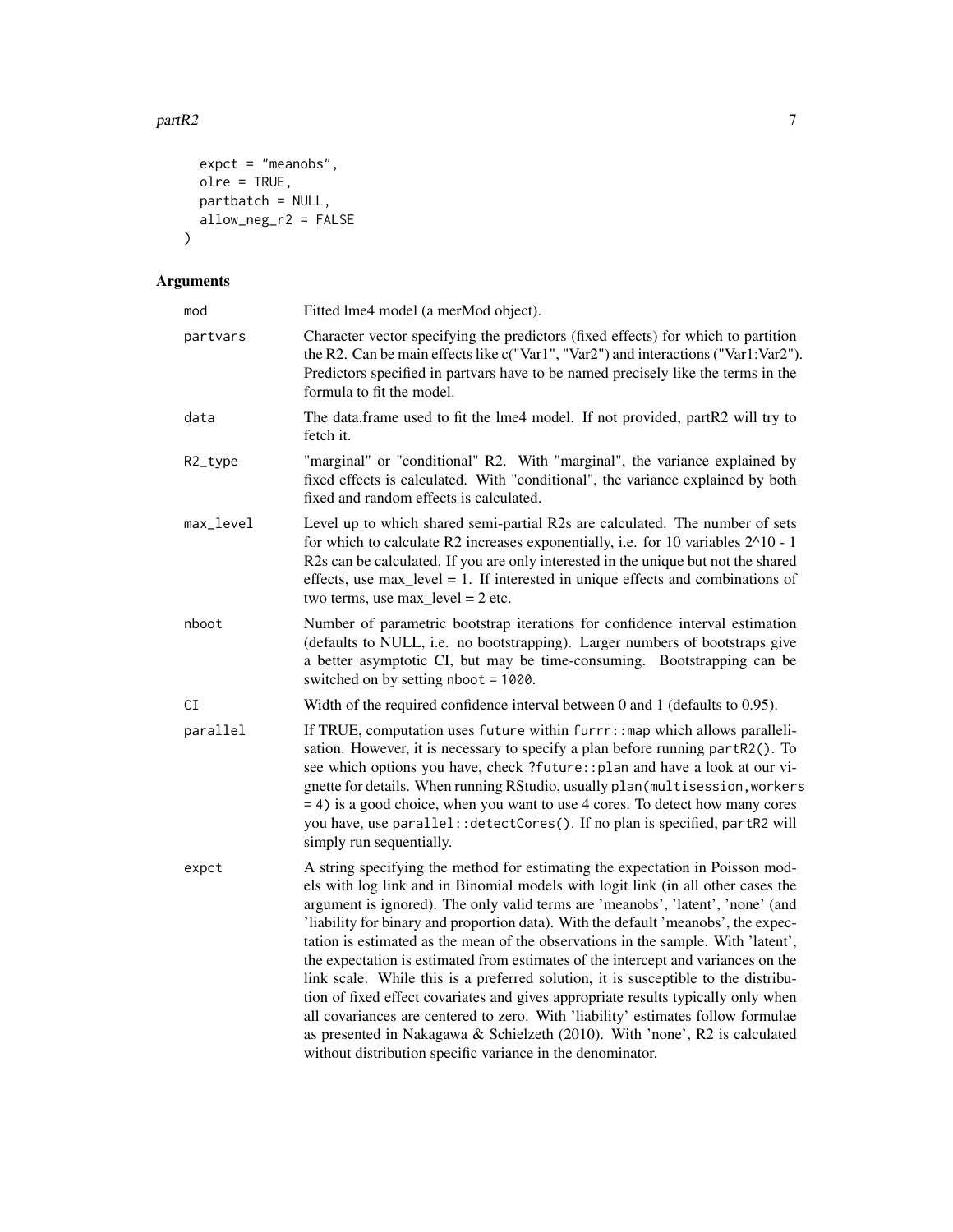| olre         | Logical, defaults to TRUE. This argument allows the user to prevent the auto-<br>matic fitting of an observation level random effect (by setting it to FALSE) in<br>Poisson and binomial models. The OLRE is used to account for overdispersion.                                                                                                                                                                                                                                                                                                                                                |
|--------------|-------------------------------------------------------------------------------------------------------------------------------------------------------------------------------------------------------------------------------------------------------------------------------------------------------------------------------------------------------------------------------------------------------------------------------------------------------------------------------------------------------------------------------------------------------------------------------------------------|
| partbatch    | List of character vectors with predictors that should be fitted and removed to-<br>gether. For example, partbatch = list(batch1 = $c("V1", "V2", "V3"), batch2 =$<br>$c("V4", "V5", "V6")$ would calculate part R2 only for combinations of predic-<br>tors which contain the variables V1, V2, V3 together or/and V4, V5, V6 together.<br>This is useful when the number of potential subsets gets too large to be compu-<br>tationally practical, for example when dummy coding is used. See our vignette<br>for details. This feature is still experimental and should be used with caution. |
| allow_neg_r2 | Calculating part R2 involves fitting two models, one with and one without the<br>predictor of interest. In cases where the predictor has little association with<br>the response, the resulting part R2 value can become negative. By default we<br>set negative values to 0, but by setting this parameter to TRUE, R2 values can<br>become negative.                                                                                                                                                                                                                                          |

# Value

Returns an object of class partR2 that is a a list with the following elements:

| call            | model call                                                                                                                                                                                                                                                                                                                                                                                                                                                                                                                                                                                                                  |
|-----------------|-----------------------------------------------------------------------------------------------------------------------------------------------------------------------------------------------------------------------------------------------------------------------------------------------------------------------------------------------------------------------------------------------------------------------------------------------------------------------------------------------------------------------------------------------------------------------------------------------------------------------------|
| R2_type         | Marginal or conditional R2                                                                                                                                                                                                                                                                                                                                                                                                                                                                                                                                                                                                  |
| R <sub>2</sub>  | R2 and confidence intervals for full model and semi-partial R2 for predictors<br>and their combinations                                                                                                                                                                                                                                                                                                                                                                                                                                                                                                                     |
| <b>SC</b>       | Structure coefficients and confidence intervals. SC are the correlation between<br>a predictor and the predicted response.                                                                                                                                                                                                                                                                                                                                                                                                                                                                                                  |
| IR <sub>2</sub> | Inclusive R2. This is $SC^2 * R2$ full.                                                                                                                                                                                                                                                                                                                                                                                                                                                                                                                                                                                     |
| BW              | Standardised model estimates (beta weights) for fixed effects. Beta weights for<br>Gaussian models are calculated as beta $*$ sd(x)/sd(y), with beta being the esti-<br>mated slope of a fixed effect for predictor x and response y. Beta weight for<br>Non-Gaussian models are calculated as beta $*$ sd(x). Beta weights for interac-<br>tions or polynomial terms are not informative at the moment and we recommend<br>users to standardise variables themselves before fitting the model and to look at<br>the model estimates (Ests) instead of beta weights (BW) in the partR2 output.<br>See vignette for details. |
| Ests            | Model estimates and confidence intervals.                                                                                                                                                                                                                                                                                                                                                                                                                                                                                                                                                                                   |
| R2_boot         | Parametric bootstrap samples for R2 for full model and partitions                                                                                                                                                                                                                                                                                                                                                                                                                                                                                                                                                           |
| SC_boot         | Parametric bootstrap samples for structure coefficients                                                                                                                                                                                                                                                                                                                                                                                                                                                                                                                                                                     |
| IR2_boot        | Parametric bootstrap samples for inclusive R2 values                                                                                                                                                                                                                                                                                                                                                                                                                                                                                                                                                                        |
| BW_boot         | Parametric bootstrap samples for beta weights                                                                                                                                                                                                                                                                                                                                                                                                                                                                                                                                                                               |
| Ests_boot       | Parametric bootstrap samples for model estimates                                                                                                                                                                                                                                                                                                                                                                                                                                                                                                                                                                            |
| partvars        | Predictors to partition                                                                                                                                                                                                                                                                                                                                                                                                                                                                                                                                                                                                     |
| CI              | Coverage of the confidence interval as specified by the CI argument.                                                                                                                                                                                                                                                                                                                                                                                                                                                                                                                                                        |
| boot_warnings   | Potential warnings from estimating partial R2s during parametric bootstrapping                                                                                                                                                                                                                                                                                                                                                                                                                                                                                                                                              |
| boot_message    | Potential messages from estimating partial R2s during parametric bootstrapping.<br>Common are for example singularity messages in lme4.                                                                                                                                                                                                                                                                                                                                                                                                                                                                                     |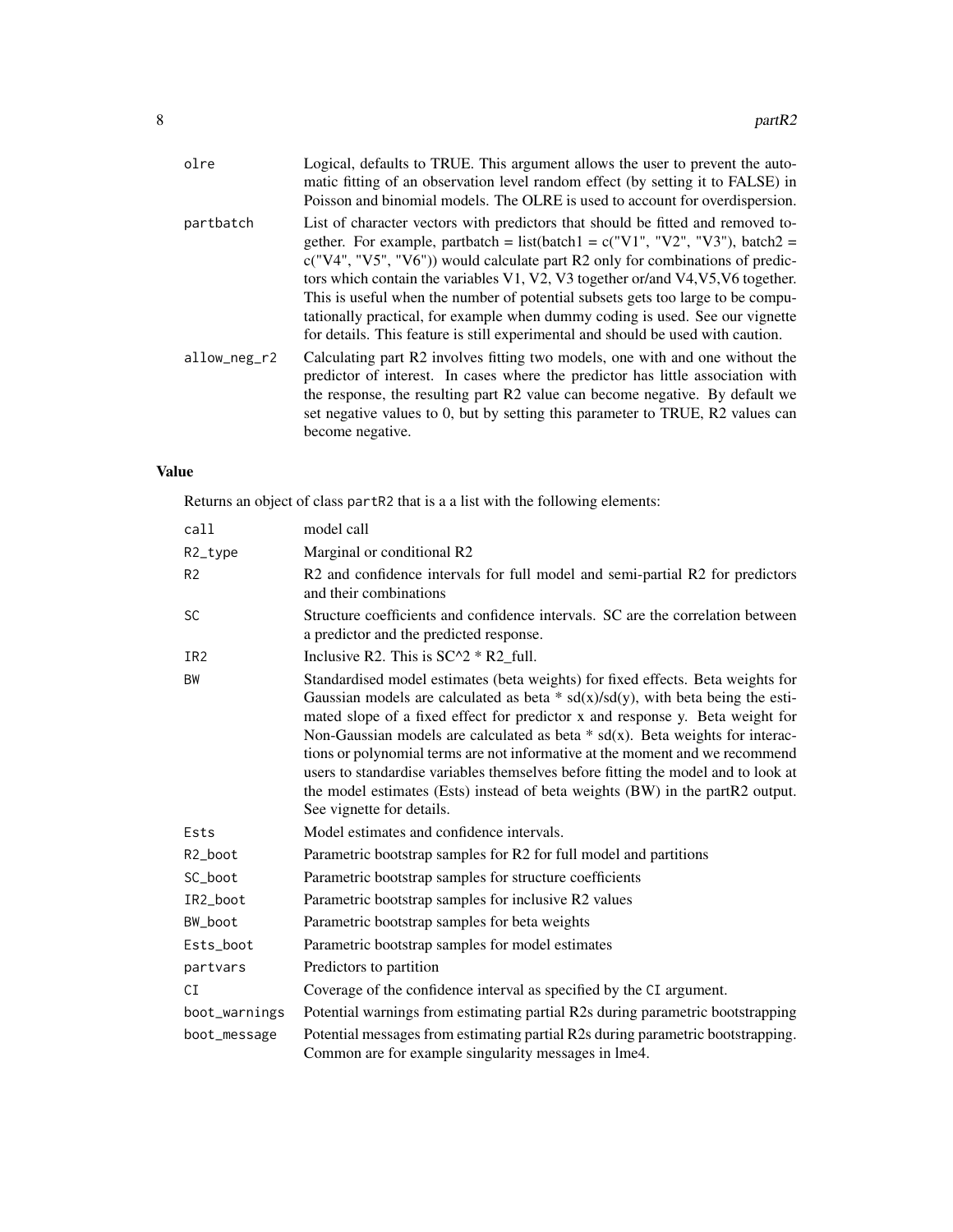### <span id="page-8-0"></span>print.partR2 9

#### References

Nakagawa, S., & Schielzeth, H. (2013). *A general and simple method for obtaining R2 from generalized linear mixed-effects models*. Methods in Ecology and Evolution, 4(2), 133-142.

Nakagawa, S., Johnson, P. C., & Schielzeth, H. (2017). *The coefficient of determination R2 and intra-class correlation coefficient from generalized linear mixed-effects models revisited and expanded*. Journal of the Royal Society Interface, 14(134), 20170213.

#### Examples

```
data(biomass)
library(lme4)
# scale data
biomass[] <- lapply(biomass, function(x) if (is.double(x)) scale(x) else x)
# Gaussian data
mod <- lmer(Biomass ~ Year + Temperature + Precipitation + SpeciesDiversity + (1 | Population),
 data = biomass)
# R2
(R2_1 <- partR2(mod))
# R2 with CI
(R2_2 < - partR2(mod, R2_type = "marginal", nboot = 15, CI = 0.95))
# Part (semi-partial) R2s with CIs
(R2_3 <- partR2(mod,
 partvars = c("SpeciesDiversity", "Temperature", "Precipitation"),
 R2_type = "marginal", \n  photot = 10, \n  CI = 0.95))
```
print.partR2 *Print a partR2 object*

#### Description

Displays the results a partR2object (i.e. the result of a partR2 function call) in a nice form.

#### Usage

## S3 method for class 'partR2'  $print(x, round_to = 4, ...)$ 

#### Arguments

| X        | part R2 object returned from one of the part R2 functions |
|----------|-----------------------------------------------------------|
| round to | defaults to 4 (decimals)                                  |
| .        | Additional arguments; none are used in this method.       |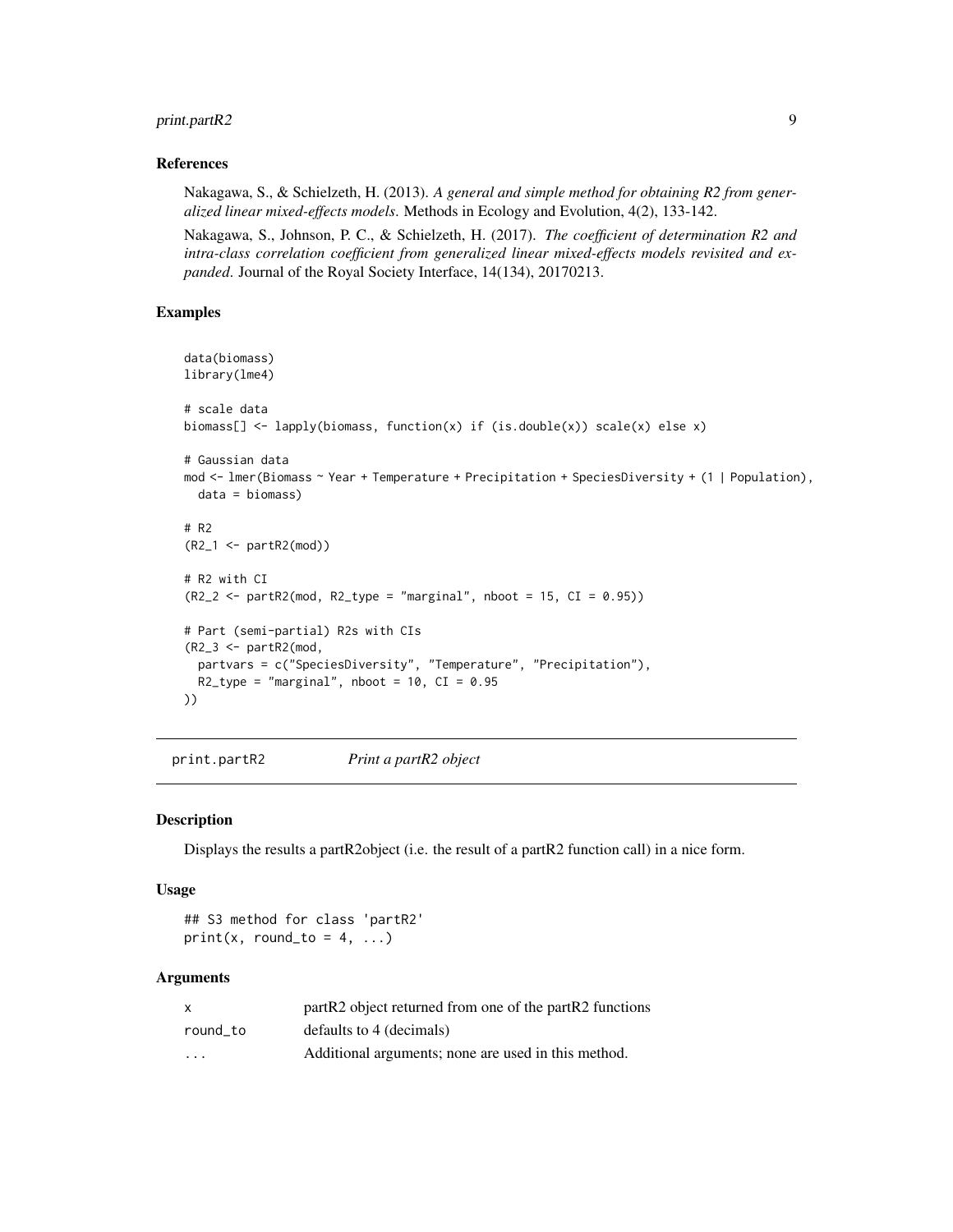## <span id="page-9-0"></span>Value

No return value, prints concise results of partR2 calculation.

<span id="page-9-1"></span>summary.partR2 *Complete summary of a partR2 object*

### Description

Displays extended results of partR2, including R2, part (semi-partial) R2, inclusive R2, structure coefficients and beta weights.

### Usage

```
## S3 method for class 'partR2'
summary(object, round_to = 4, ests = FALSE, ...)
```
#### Arguments

| object    | partR2 object returned from one of the partR2 functions      |
|-----------|--------------------------------------------------------------|
| round to  | Defaults to 4 (decimals)                                     |
| ests      | Defaults to FALSE, if TRUE, also prints raw model estimates. |
| $\ddotsc$ | Additional arguments; not used at the moment                 |

#### Value

No return value, prints extended summary of partR2 calculation.